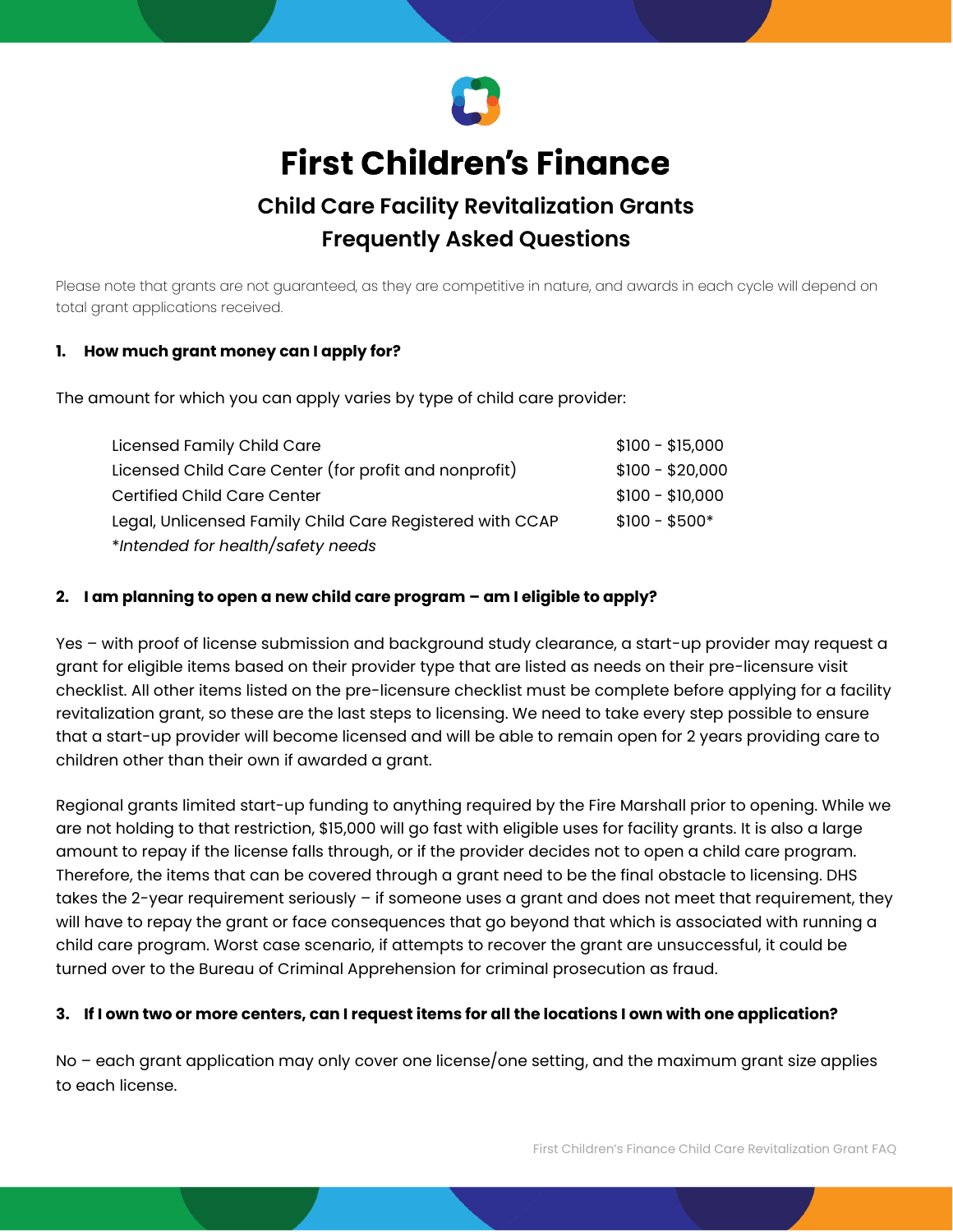#### **4. Why and how is this different from other child care funding sources?**

We know that there have been several sources of funding for child care providers over the past couple of years. Each has a different purpose/intent, such as follows:

- 1. **Peacetime Emergency Grants** offered through Child Care Aware were targeted for 9 months early in the Covid-19 pandemic to keep child care programs open and available for essential workers. It was not available to all providers – only those serving families of essential workers.
- 2. **Public Health Support Grants** All child care providers were eligible with tiered amounts and were administered directly by DHS. Providers had only to opt in, and a check was sent for their eligible award amount.
- 3. **Stabilization grants** using American Rescue Plan Act (ARPA) funds are available to child care providers who demonstrate financial need.
- 4. **Paycheck Protection Program** (PPP) loans were forgivable loans for paycheck protection available to any business during the pandemic.
- 5. **Small Business Administration** (SBA) loans, community funds, etc. are available outside of the Department of Human Services structure.
- 6. **Regional grants** have been available through Child Care Aware for several years and are paid on a reimbursement basis with a \$1,000 limit for Family Child Care and \$2,500 for Centers.

Most child care grants up to this point have been provided on a reimbursement basis and have a lower dollar limit than what is potentially available with this program. Because most child care providers would not be able to cash-flow sizable projects and wait to be reimbursed, 90% of grant funds will be paid up front. The final 10% will be available on a reimbursement basis upon submission of a final report with receipts.

# **5. These grant limits are larger than regional or stabilization grants – do you have to apply for the full amount, or can you apply for a smaller amount of money?**

No - you do not have to apply for the full amount. To ensure that we can provide grants to as many providers across the state as possible, please apply only for the exact amount you need. Grant awards are competitive and will be prioritized based on licensing and health/safety needs. You should provide exact costs in the proposed grant budget without rounding.

Partial grant awards may be made if only a portion of a grant request can be funded.

#### **6. I lease my property. Am I allowed to make leasehold improvements (changes/improvements to the facility) or am I limited to requesting funds for equipment only?**

We strongly recommend that you discuss any non-equipment facility needs with your property owner/manager first to ensure that:

• the property owner will allow changes to be made to the property,

First Children's Finance Child Care Revitalization Grant FAQ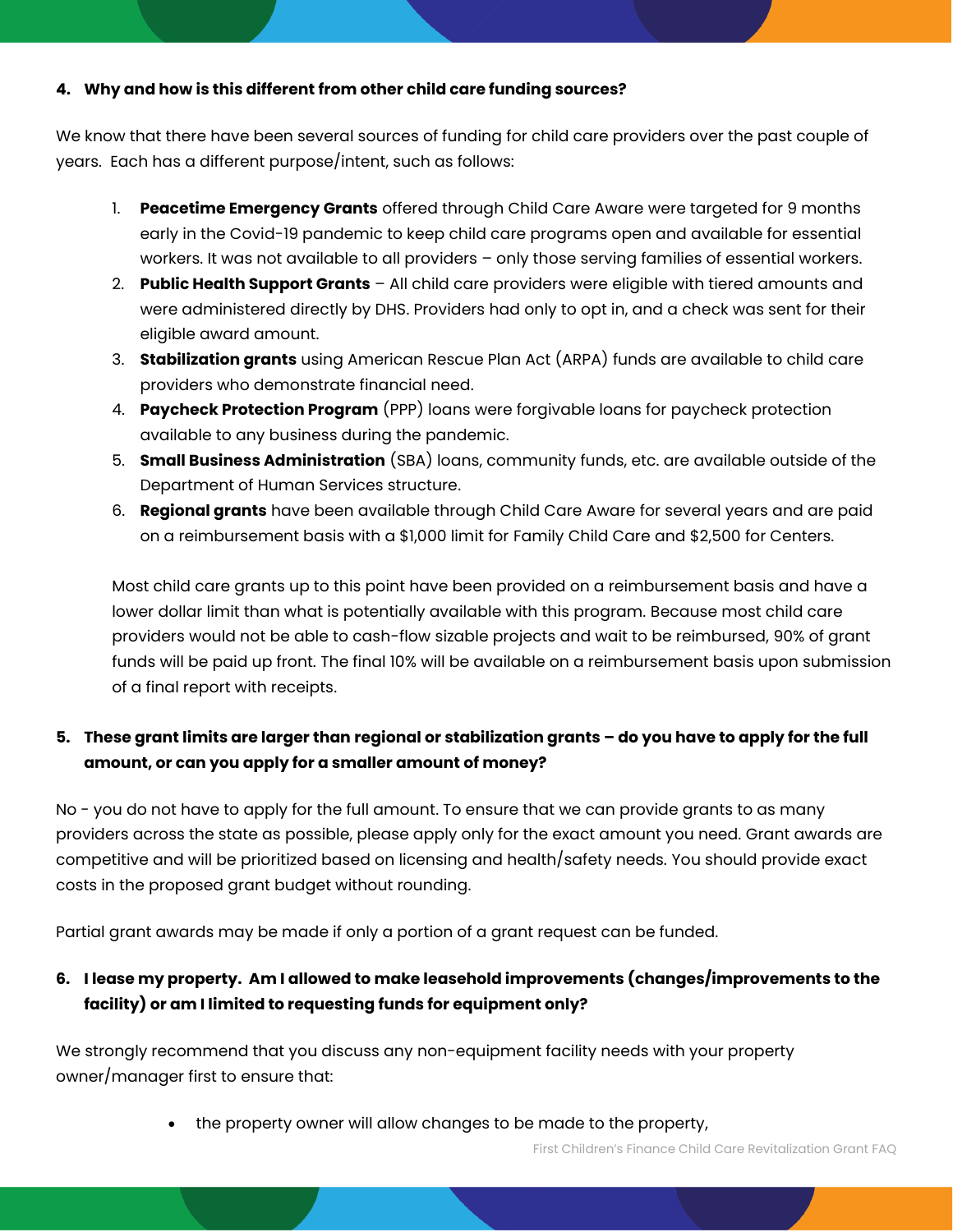- if you make improvements, that the terms of the lease will not change (such as a substantial increase in rent that would force you to move), and
- the property owner has no plans to sell the property within 2 years after grant award.

Each child care provider will be required to remain in business serving children for at least two years after receiving a facility revitalization grant. If you must move and are unable to keep your business open, you will need to repay a prorated portion of the grant based on how long you provide care following grant implementation. Therefore, it is in the best interest of the provider to receive a guarantee in writing from the property owner that making leasehold improvements will not lead to an unfavorable change in lease terms.

# 7. **I am planning to retire next year but I have facility needs that would impact children in my care now. May I apply?**

No - Each child care provider who receives a facility revitalization grant MUST remain in business providing care for children other than their own for at least two years following grant implementation. This also means that a provider cannot simply maintain an active license with an "open" business; they must be providing care for children.

# **8. I am planning to move within the next two years and will continue to provide child care in my new home. Do I have to remain in the same location providing care for two years after grant implementation?**

You need to continue to provide care for children other than your own for two years within the State of Minnesota. You do not need to remain at the same address as long as you continue to provide child care services for a full two years.

# **9. I am currently a licensed family child care provider, but I hope to find a larger location and apply for a center license at a new location in Minnesota. Can I apply both as a family provider and a center provider if I make the transition within 2 years?**

You may apply now as a family provider. If you open a new center location, you could apply for the additional \$5,000 as a center provider. You will need to report the change to First Children's Finance, as it would appear that you are no longer providing care to children through your old license. As long as the grantee is providing continual care to children for two years following each awarded grant, this type of transition is acceptable.

# **10. The attestation states that I cannot use funds to supplant expenditures for which there is another federal, state, tribal and/or local public funding source. What does that mean?**

You cannot use these grant dollars for anything for which you have already planned to use other public funding. For instance, if you have stated that you will use a regional grant to install a fence and the regional grant covers the cost of the fence, you cannot state that you will use this grant for the fence as well. If you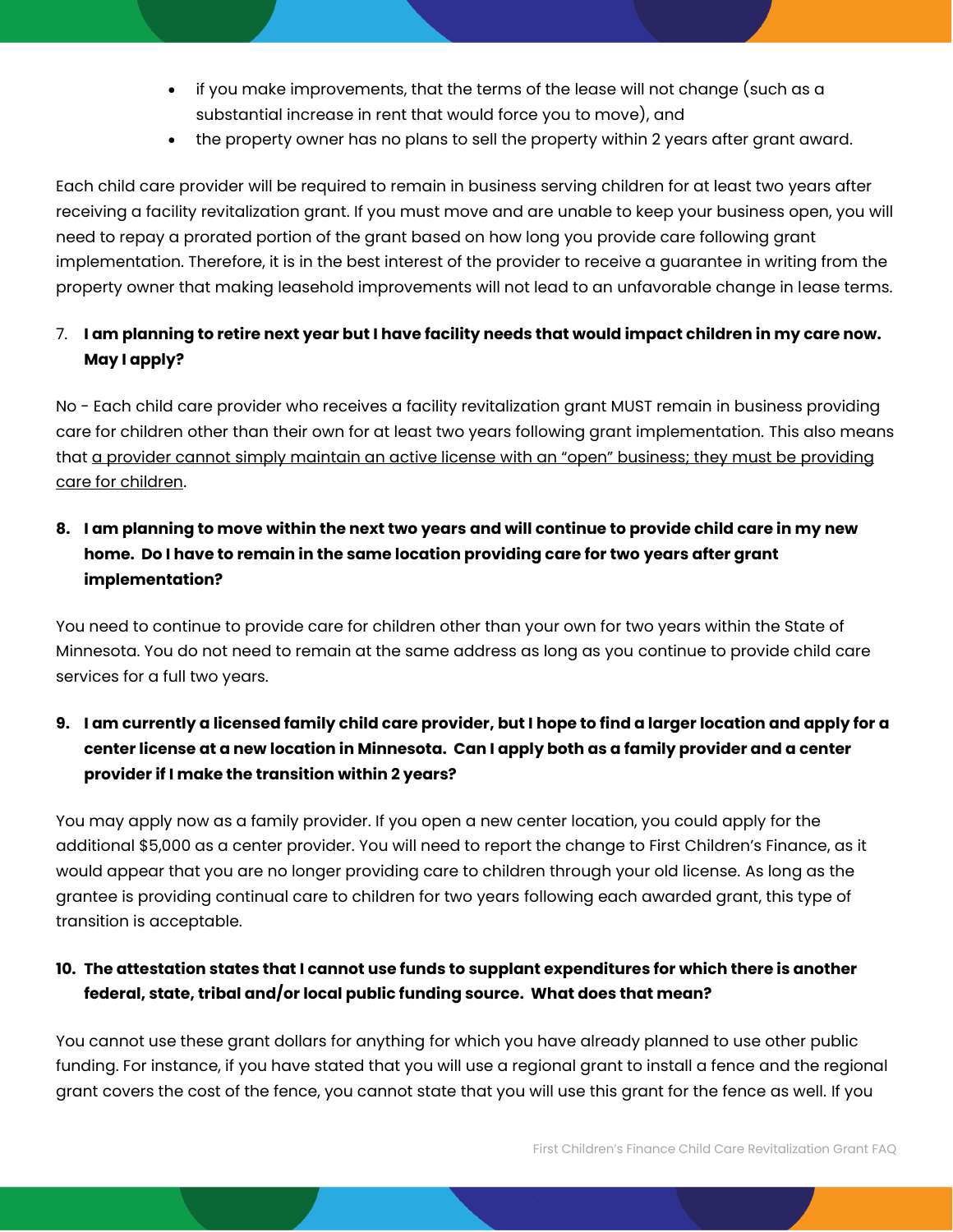have another grant or loan that does not cover the full cost of a needed project or service, you can use this grant only for the portion not already covered by the other grant or loan.

# **11. The manual states that sectarian organizations with the child care license is limited to health and safety needs. How is sectarian organization defined?**

Sectarian is defined at 15 C.F.R. 2301.1 as "that which has the purpose or function of advancing or propagating a religious belief."

Example of a Sectarian Organization: A church/synagogue/mosque that holds a license to operate a child care program. The child care staff are employed by the organization and the child care program is part of their mission and programming.

Example that is **NOT** a Sectarian Organization: A child care provider that rents space from a church/synagogue/mosque and is otherwise not affiliated with the organization's programming.

# **12. If I have a loan through First Children's Finance or if I received a Business Leadership Cohort grant, can I also apply for this grant?**

Yes – you can still apply if you have another type of grant or loan through First Children's Finance, providing you are not in default on your loan. Being in default on a First Children's Finance loan makes you ineligible per your loan agreement.

# **13. I currently have a loan intended to address facility needs. Can I apply for a grant to pay back my loan sooner?**

No – grant funds may not be used to repay loans. They also may not be used to reimburse you for child care facility-related needs paid for prior to receiving the grant. Eligible expenses may only be incurred **AFTER** grant award notification and the date that First Children's Finance receives your signed grant agreement for items/needs that have no other previously-identified funding source.

As noted in the previous question/answer, Individuals who have defaulted on First Children's Finance loans are not eligible to apply, per the loan agreement.

#### **14. If I have other loans or grants, will that diminish my chance of receiving a facility revitalization grant?**

No – we are not asking for your business's financial statements. If this grant will be used to fund a larger project, it will be helpful for us to know your other sources of funding in your report, but it will have no impact on grant award decisions.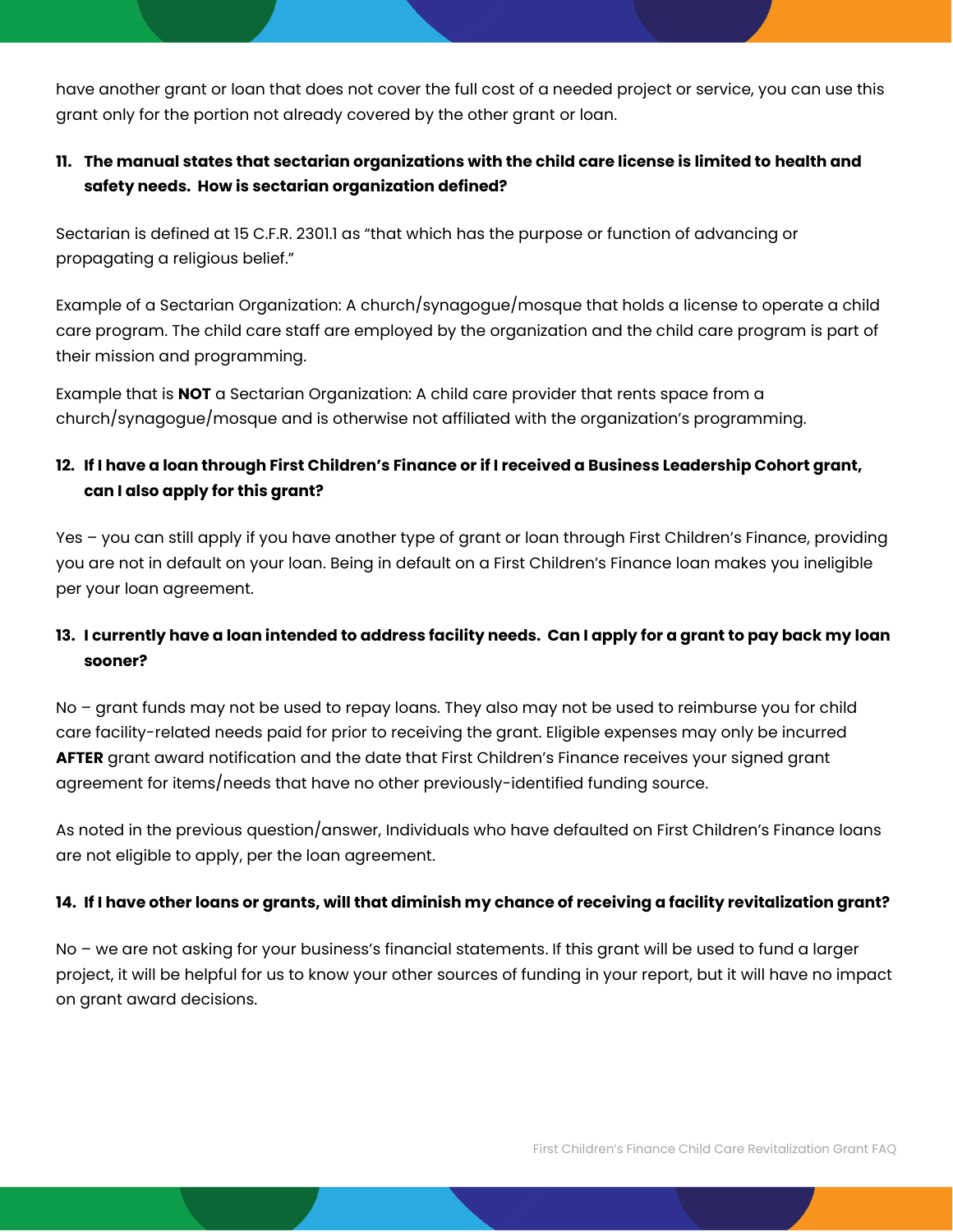# **15. I have a major renovation project and I want to apply for a facility revitalization grant for a small portion of my larger project. There are other grants I can apply for that require matching funds. May I use this grant as a match to leverage additional funds?**

From First Children's Finance perspective, yes. However, you will want to check with the source of the other funds to make sure that they will accept this grant as a match, as these are public dollars coming through the State of Minnesota. It may not be allowable match from another funder's perspective.

#### **16. What if I have a larger project – can these funds be used as part of a bigger project?**

Yes – you may apply for funds as a minor purchase, or minor aspect, of a larger project. Examples of major renovation projects for which a facility revitalization grant may pay for a small portion include:

- Minor aspect of converting home garage or other building on private property for child care program;
- Minor aspect of renovating unused space for community child care solution such as a portion of a church, school, community center, senior center, store front, business, pod, or vacant house.

#### **17. Tree roots are causing problems with my plumbing and are a potential health risk if it causes my plumbing to completely back up. Is applying for grant funding to get rotor rooter service allowed?**

Yes – plumbing and rotor rooter are covered under repair for health/safety needs.

# **18. The entirety of my grant will be paid to a contractor. Can First Children's Finance just send the grant to my contractor?**

No - As the child care provider and grantee, you will receive a 1099 as reportable income on your taxes, and the agreement for work provided is between you and your contractor. Any liability or dispute regarding quality of work would need to be resolved between you and the contractor. Therefore, First Children's Finance will only send grant payment to the child care provider receiving the grant.

#### **19. My center is a nonprofit. Do I still need to submit a W9 and receive a 1099?**

Yes – you can indicate on your W9 that you are nonprofit, and if/how you report grant income to the IRS would be up to you and your tax preparer.

#### **20. Does the project need to be done by a licensed contractor, or can it be done by a capable homeowner who works in construction?**

A child care program owner may do their own work and the grant can be used to pay for parts/materials. **Grant recipients and/or their immediate family members are not eligible to be paid for labor costs under this grant program.**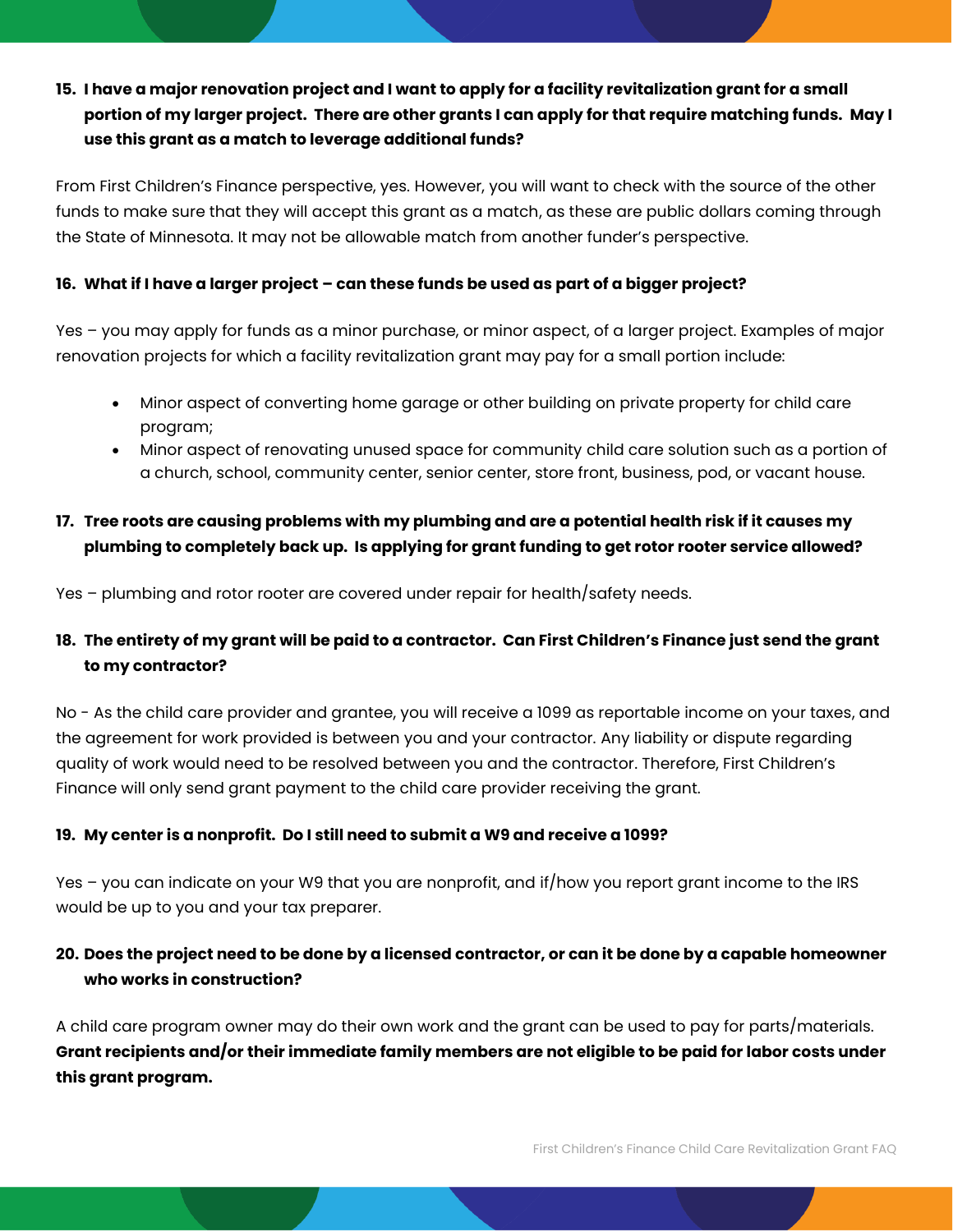If providers hire labor for a project, the labor must be performed by a contractor following applicable state and local laws and regulations regarding registration and licensure. See

[https://www.dli.mn.gov/business/residential-contractors-remodelers-roofers](https://nam10.safelinks.protection.outlook.com/?url=https%3A%2F%2Fwww.dli.mn.gov%2Fbusiness%2Fresidential-contractors-remodelers-roofers&data=04%7C01%7CPamC%40firstchildrensfinance.org%7C8867fdbe129348eb0cb108d9fc624495%7C0ae0e8590ef04f6283ac71635afec596%7C0%7C0%7C637818321259326763%7CUnknown%7CTWFpbGZsb3d8eyJWIjoiMC4wLjAwMDAiLCJQIjoiV2luMzIiLCJBTiI6Ik1haWwiLCJXVCI6Mn0%3D%7C3000&sdata=bFdyhxTPfJPjJyVbsrlnYKLKpphzIrNvG3xUtZW5x2c%3D&reserved=0) for more information. The individual performing the work will need to meet local permit and inspection regulations. Unless the work is being done by the child care provider (and/or family/friends), an estimate or bid by a contractor is required for the installation of fences, windows, roofing, or other minor renovation projects eligible under this program.

Documentation of labor costs paid for by grant funds must include business name, address **and Tax ID of person or entity** performing the work and must be verifiable by the grants accounts payable specialist.

Submit ONLY the estimate/bid/invoice you intend to hire with your budget on your application. We do not need to see multiple bids.

#### **21. Will an inspection be required when my project is done?**

Please check with your local municipality to know if they require permits or inspections for the work you will be doing. You are required to abide by all state and local municipality regulations, but First Children's Finance will not require a grant-specific inspection. We will ask for before and after pictures in the final grant report.

# **22. Why may grant funds cover only 50% of appliances if they are shared with my family or another organization? Children are at my site more than 50% of the time.**

This is the percentage allowed by DHS across all DHS-funded grant programs.

#### **23. What is the period for me to use the funds, and will I have to provide a report?**

With 10 grant cycles over two years, we ask that you wait to apply until your project is ready to implement and if you are hiring labor, you know that the work will be completed within six months of the application. A final report will be due **six months** after the grant award notification. If a grant is unavoidably delayed due to supply chain or contractor availability issues, a grantee may request an extension in writing. Please do not apply without checking on contractor availability and scheduling first! Approval of any variance or extension must be granted in writing. Final reports must outline the impact the grant has had on your child care business, and must include receipts for all grant spending.

#### **24. What do I need to include in the final report?**

A grant report form will be provided, and final reports must include narrative on the impact the grant has had on your child care business. Receipts are required for all grant spending. We will ask about the number of child care slots and jobs that benefited (preserved and/or added) and if you experienced any barriers in implementation. We will ask for before/after pictures with an optional media authorization form to seek your permission to share your grant story.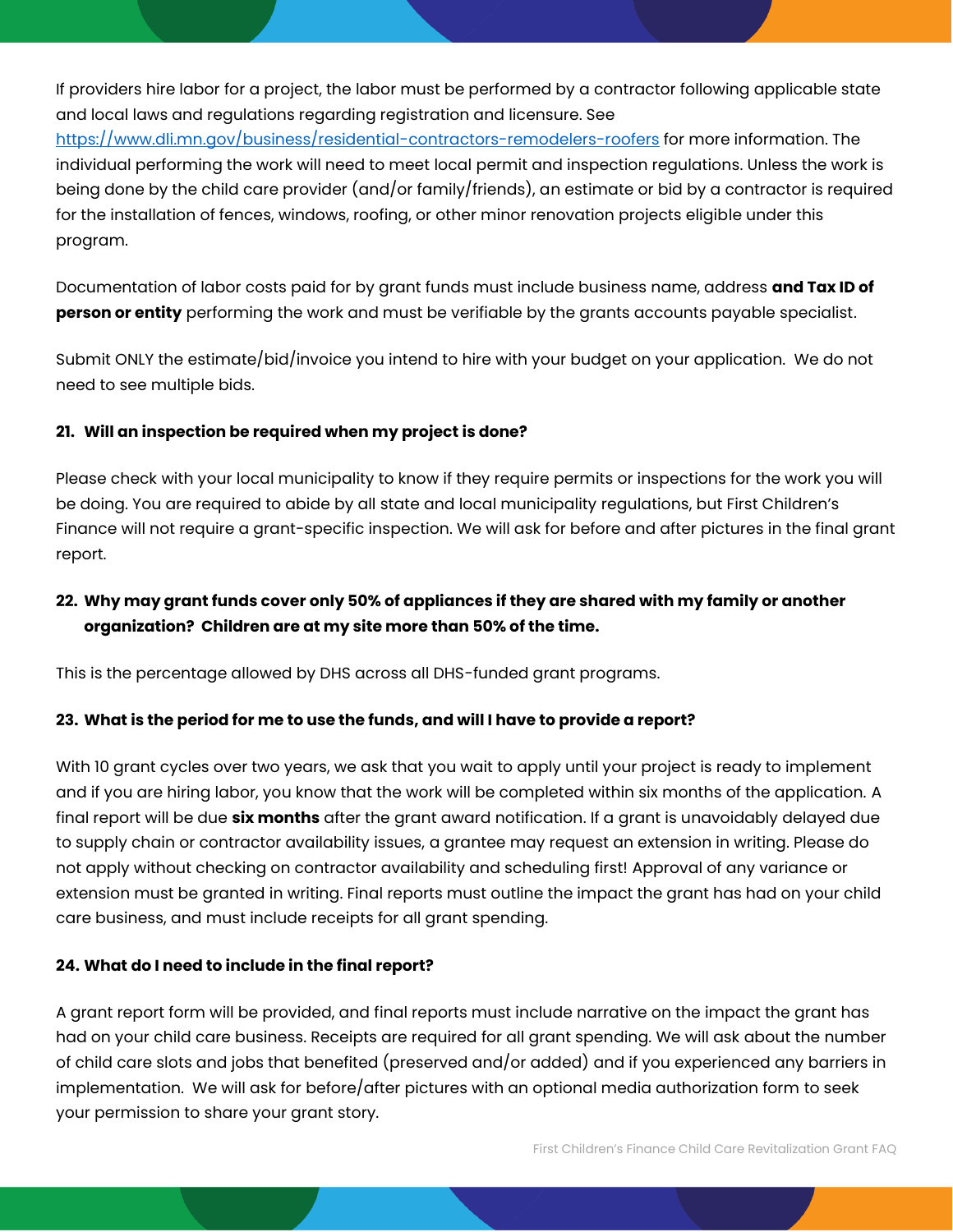#### **25. You are asking for Before/After pictures in the report to help tell the story. May I submit a picture with my application to help underscore the need?**

Yes – there will be a place in the budget section where you can upload supporting documentation. If you believe a picture will help demonstrate your need, you may include it with your application.

#### **26. What if I lose my receipts for the purchases made?**

Receipts are required as a part of the final reporting on the funds awarded. You will need receipts for your business taxes as well, so every effort should be made to keep receipt documentation for all expenses. If you lose a receipt, contact the seller/contractor for a replacement receipt.

#### **27. What if I do not use the full amount of the funds awarded?**

Grant funds not spent within 6 months of the award date must be returned to FCF immediately, unless an extension has been granted in writing due to a contractor or supply chain issue. Any amount not documented with receipts will need to be returned.

#### **28. Do I need to have a quote available during the application process to apply? Or do I just apply and then figure out how much we need after we have been approved?**

Yes - your grant application budget should be based on an accurate quote for your project or purchase estimate. With 10 grant rounds over the next two years, we really want providers to wait to apply until they are 100% ready to implement their proposed project. A final report will be due within 6 months of award notification, so it must be ready to go once funding is received and the grant agreement is signed and returned.

#### **29. Why are things like large outdoor toys, or strollers excluded?**

Large outdoor toys including portable toddler climbers, bikes/trikes and strollers are program-related expenses. This grant is limited to funding only those services or items that relate to facility revitalization, with a priority to licensing and health/safety improvements**.** 

# **30. Can each grant be used for one item/project only (such as a fence or a piece of equipment) or can more than one item/project be requested?**

You may request more than one item/project on your application. Grant awards will not exceed the maximum allowed grant. Keep in mind that your final report will be due 6 months after the award notification, so apply only for the work that you can accomplish during that 6 month period. If you did not receive the maximum allowed grant, you may submit another application after you submit your final report for the first grant in an amount that does not exceed the maximum grant award with combined grant totals.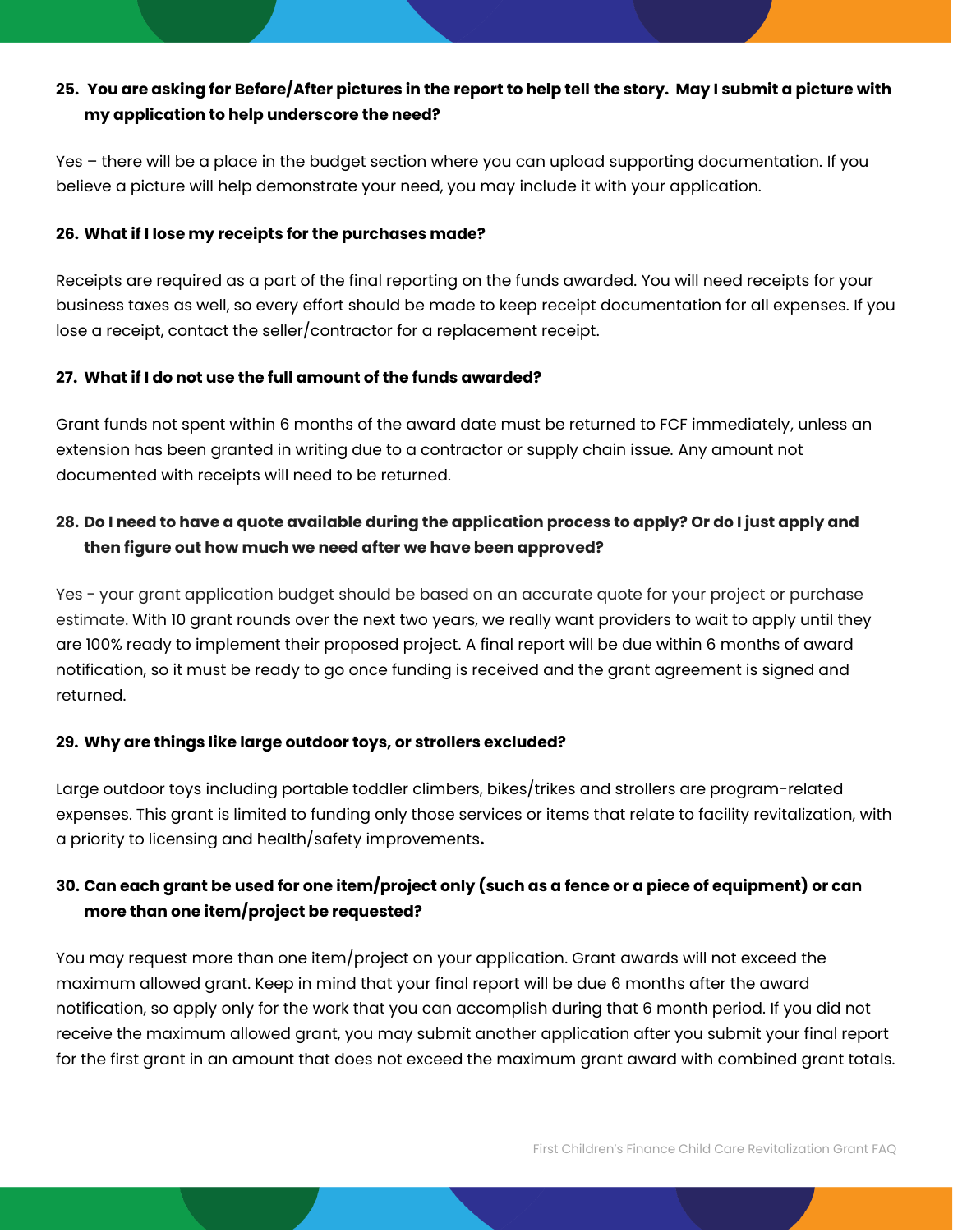#### **31. Who can I contact if I have questions about the application while filling it out?**

Technical assistance is available by email at [grants@firstchildrensfinance.org.](mailto:grants@firstchildrensfinance.org)

During each two-week period that the grant portal is open for applications, technical assistance is available by phone at 612-473-6020 during the hours of Monday – Friday 9 a.m. – 4 p.m. and on Tuesday, Wednesday, and Thursday evenings from 6:30 – 8:30 p.m.

#### **32. How do I create a Submittable account? Who do I contact if I am having technical issues with Submittable?**

To create a Submittable account to complete a grant application, go to: [www.firstchildrensfinance.org/for](http://www.firstchildrensfinance.org/for-businesses/grants)[businesses/grants.](http://www.firstchildrensfinance.org/for-businesses/grants)

At the bottom of the page, click on "Click Here to Apply."

Enter your e-mail address, create a password, and enter your first and last name and your account will be created so that you can continue with the application.

Help relating to the information requested in the application is available by email at [grants@firstchildrensfinance.org.](mailto:grants@firstchildrensfinance.org) A help line is also open during the times that the grant application portal is open at 612-473-6020 at the hours noted above in the previous question.

Technical assistance regarding the Submittable application portal (technology) can be requested by clicking the "?" in the upper corner of the portal.

#### **33. Will I have a better chance of being funded if I submit my application either in an early round (this year instead of waiting until next year or later) or at the beginning of each round?**

No – approximately \$2 million is reserved for each quarterly grant cycle, so your chances of being funded are not any better in an early round.

All applications submitted during each open application period have an equal chance of funding and decisions will be made based on merit of the grant application proposal. No decisions will be made until after each grant application period closes.

#### **34. How long will it take for me to find out if I am awarded a grant, and after that, how long will it take to receive funds?**

We anticipate having award notices out within 4 weeks of each application closing date, but that will depend greatly on the number of applications received each quarter.

First Children's Finance Child Care Revitalization Grant FAQ The timing of when you receive your funds will depend largely in how long it takes you to return the signed grant agreement, W9 and ACH Electronic Transfer Authorization form. **Reminder:** all receipts must be dated